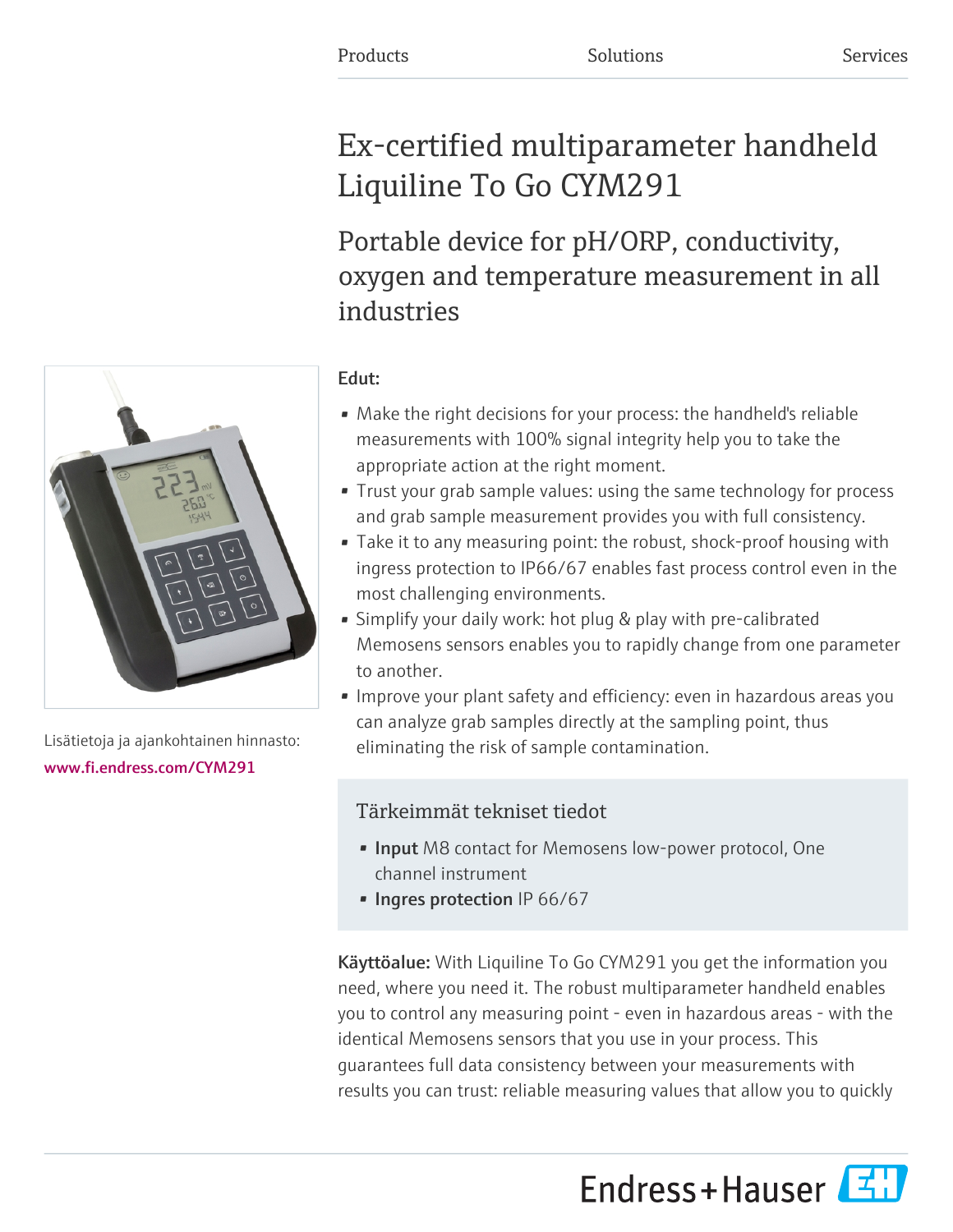take any remedial actions necessary to keep your process running under optimal conditions.

# Ominaisuudet ja tiedot

## Conductivity Mittausperiaate

Conductive

Characteristic For field and laboratory use

### Measuring principle

pH, conductivity and dissolved oxygen Memosens sensors

### Design

Portable handheld

### Material

PA12 GF30 (silver-gray RAL 7001) and TPE (black)

### Dimension

Approx. 132 x 156 x 30 mm 5.2 x 6.14 x 1.18 inch

### Ex certification

IECEx: Ex ia IIC T4/T3 Ga ATEX II 1 G Ex ia IIC T4/t3 Ga

### Ingres protection

IP 66/67

### pH Mittausperiaate

Potentiometric

# Application For field and laboratory use